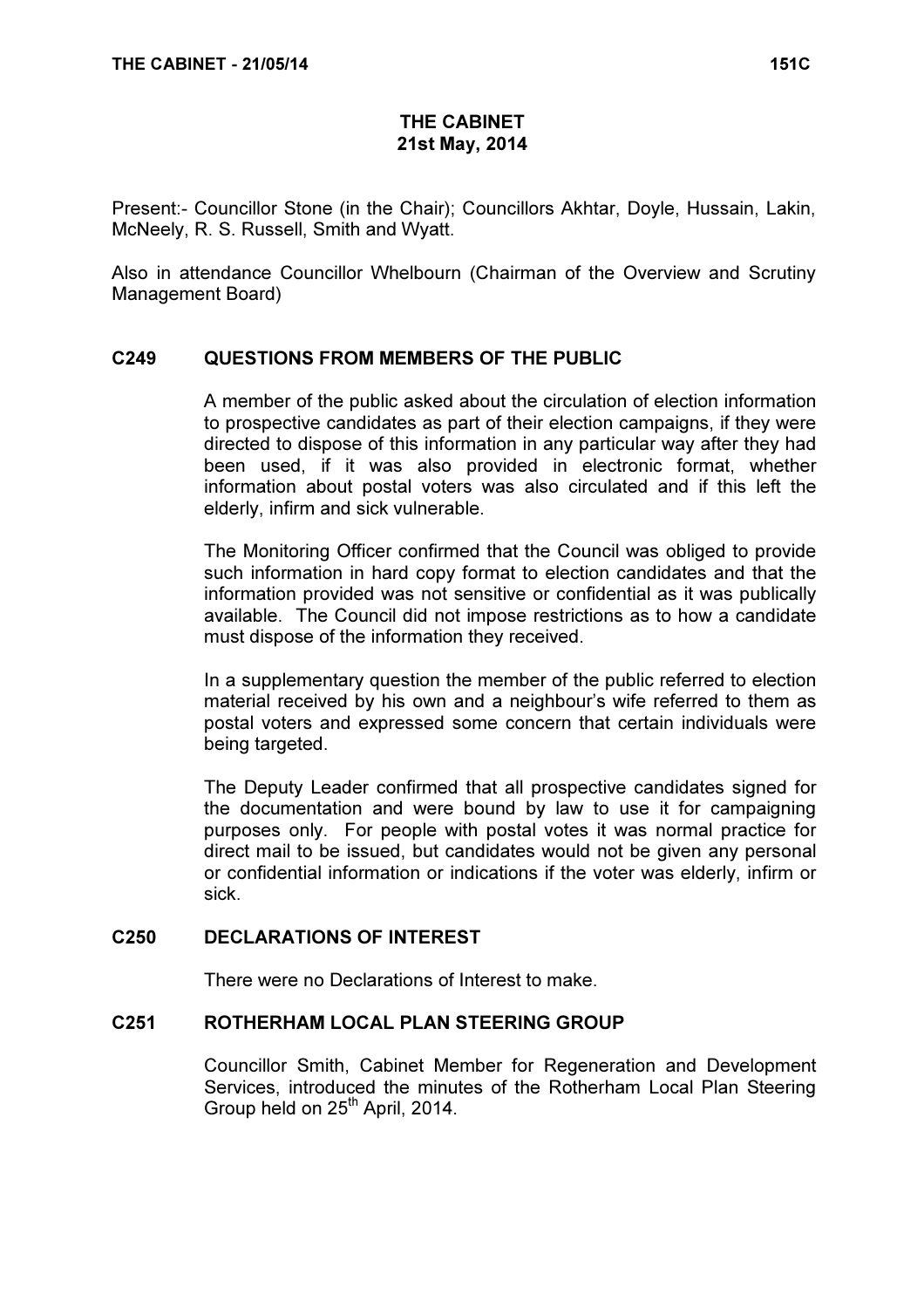Discussion took place on the Local Plans and Policies Document and it was noted that the final report from the Inspector, following the hearing last week, would be issued within one month, which would be eventually submitted to Cabinet and Council for approval.

Resolved:- (1) That the progress to date and the emerging issues be noted.

(2) That the minutes of the Local Plan Steering Group held on  $25<sup>th</sup>$  April, 2014 be received.

#### C252 SCRUTINY REVIEW OF CARERS

Further to Minute No. 177 of the meeting of the Cabinet held on  $5<sup>th</sup>$ February 2014 Councillor Doyle introduced a report by the Strategic Director of Neighbourhoods and Adult Services, which was welcomed and provided an opportunity to focus on unpaid carers who provided a valuable support and resource to people with disabilities and older people across Rotherham.

Their contribution was valued and this Scrutiny Review provided an opportunity to improve the support to carers in Rotherham.

All the recommendations from the review have been accepted and would continue to be monitored in due course.

Resolved:- (1) That the response to the Scrutiny Review of Carers be approved.

(2) That everyone involved in this review be thanked for their input.

(3) That the response to the Scrutiny Review be submitted to the next available meeting of the Overview and Scrutiny Management Board.

(4) That the report be submitted to the Health and Wellbeing Board for information and action.

#### C253 SCRUTINY REVIEW - ACCESS TO GPS

 Councillor Hoddinott, Chairman of the Review Group, introduced the report which set out the findings and recommendations of the scrutiny review of access to G.P. services by the Health Select Commission.

The key focus of Members' attention was to identify any anomalies, issues or barriers which impact on patients in Rotherham accessing their G.P. and in particular in respect of obtaining a convenient appointment within 48 hours.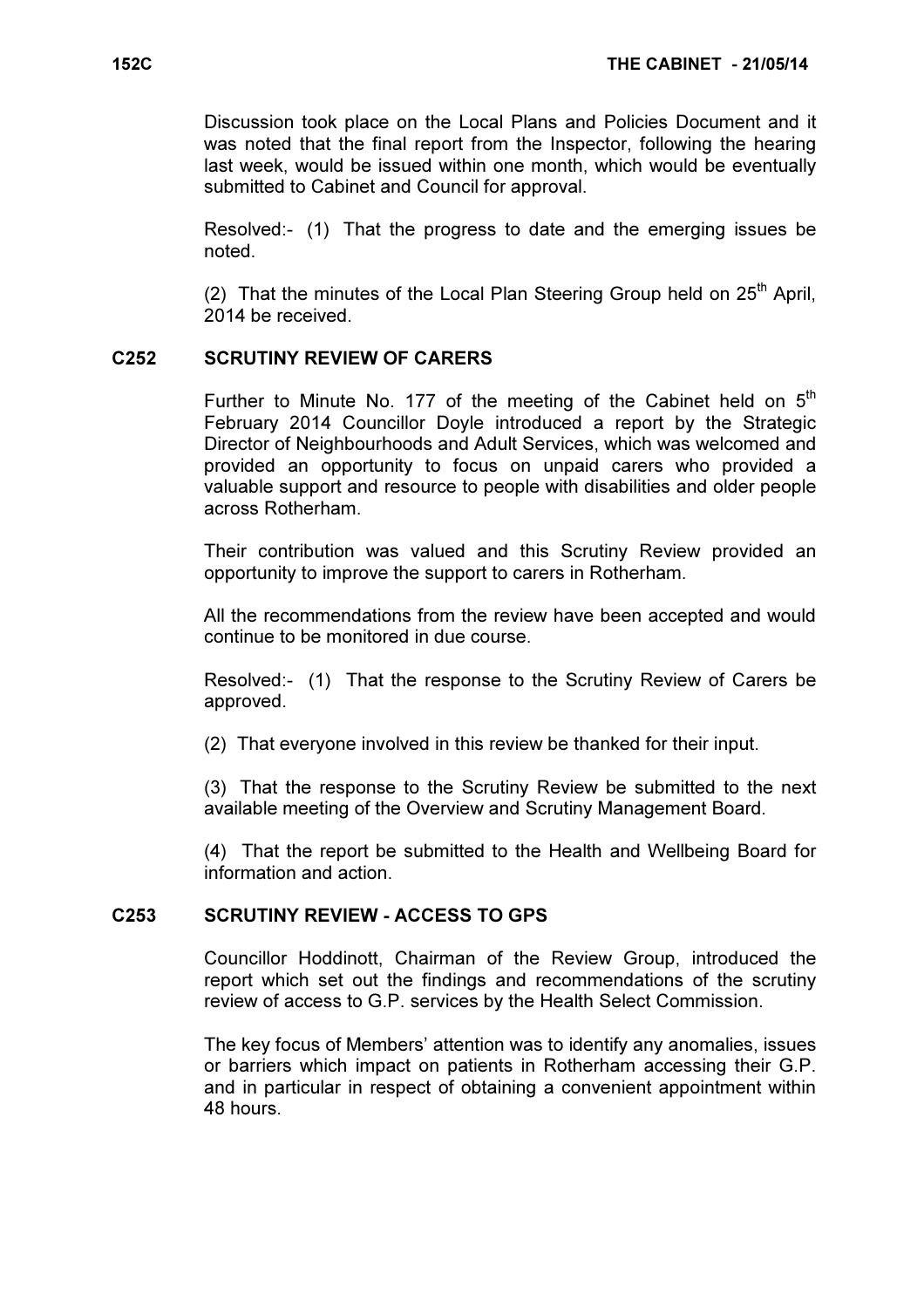Members recognised the national and local pressures that impacted upon access to GPs. On the supply side there was reducing funding, shortages of GPs and nurses, and premises that were not always suitable for the increasing range of services now delivered at GP practices.

Patients' experiences of accessing G.P.s varied from practice to practice with some long waiting times reported. Expectations and preferences were changing and it was a question of striking a balance between clinical need, patient expectations and convenient access, with practices needing to work with their patients to develop systems that worked well for both. Patient education and information was also important.

G.P.s offered a range of appointment booking systems and one size did not fit all given the variations in practice size and practice populations. Members noted some very good practice and willingness to trial new systems, but would like all practices to consider opening up some time each day for sit and wait appointments.

There were seven main aims of the review which were to consider:-

- Establish the respective roles and responsibilities of NHS England and GP practices with regard to access to GPs.
- Ascertain how NHS England oversees and monitors access to GPs.
- Identify national and local pressures that impact on access to GPs current and future.
- Determine how GP practices manage appointments and promote access for all patients.
- Identify how NHS England Area Team will be responding to changes nationally.
- Consider satisfaction data from the GP Patient Survey on a practice by practice basis and to compare Rotherham with the national picture.
- Identify areas for improvement in current access to GPs (locally and nationally).

There were twelve recommendations, set out in full as part of the review report and these were summarised below, covering the following areas:-

- Improving access ensuring patients' views on access and ways to improve are heard; maintaining access to professional interpretation services; and adopting hybrid and flexible approaches to appointment systems.
- Sharing good practice showcasing best practice and sharing successes on providing good access to patients.
- Improving information for patients maintaining up to date information about each GP practice; the importance of cancelling unneeded appointments; and accessing the right health care service and health care professional at the right time.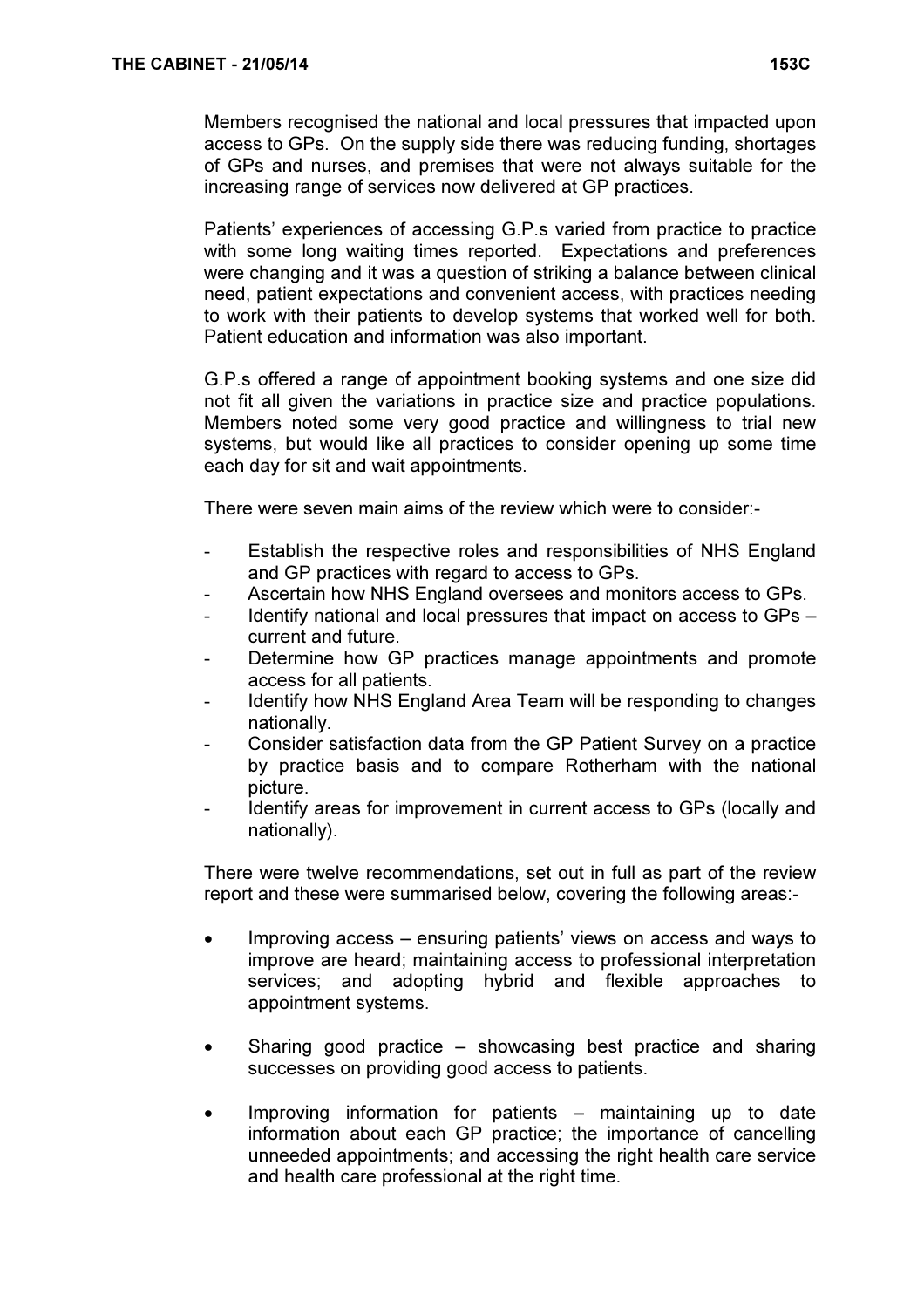• Capacity to deliver primary care – mitigating risk to primary care in Rotherham in light of future challenges; encouraging GPs to remain in Rotherham after training; and being proactive about future increases in demand.

Resolved:- (1) That all those involved in the Scrutiny Review be thanked for their input.

(2) That the Scrutiny Review of Access to G.P.s and its recommendations be noted and a response be submitted within two months as outlined within the Council's Constitution

(3) That the decision of Cabinet on the report, recommendations and proposed action be reported back to the Overview and Scrutiny Management Board in due course.

(4) That consideration be given as to how to take this forward in order to elicit support from appropriate health partners.

### C254 SCRUTINY REVIEW - DEPARTMENT FOR WORK AND PENSIONS **SANCTIONS**

 Councillor Whelbourn, Chairman of the Review Group, introduced the report which set out the findings and recommendations of the scrutiny review of the Department for Work and Pensions Sanctions by the Overview and Scrutiny Management Board which was requested by the Leader in his capacity as Chair of the Welfare Reform Steering Group.

The areas of focus for the review were as follows:-

- $\circ$  Understanding the step-by-step process for applying a sanction, including how this is communicated to claimants.
- o The relationship between JCP and Work Programme (WP) providers and the role of WP providers in making sanctions referrals.
- $\circ$  Examining local statistics on the application of sanctions, including  $$ if possible – the figures for different claimant groups and comparisons with other areas.
- o The impact of sanctions on particular groups (e.g. lone parents, carers, disabled people, homeless people, those with mental health problems).
- o The extent to which local partnership working is mitigating any possible deficiencies or inflexibilities in the system and how relationships can be strengthened.
- $\circ$  The potential impact of further changes to the system, including the claimant commitment and ongoing expansion of conditionality (e.g. in work conditionality linked to the introduction of universal credit).
- $\circ$  Ability of the council's fund for change scheme to support sanctioned claimants.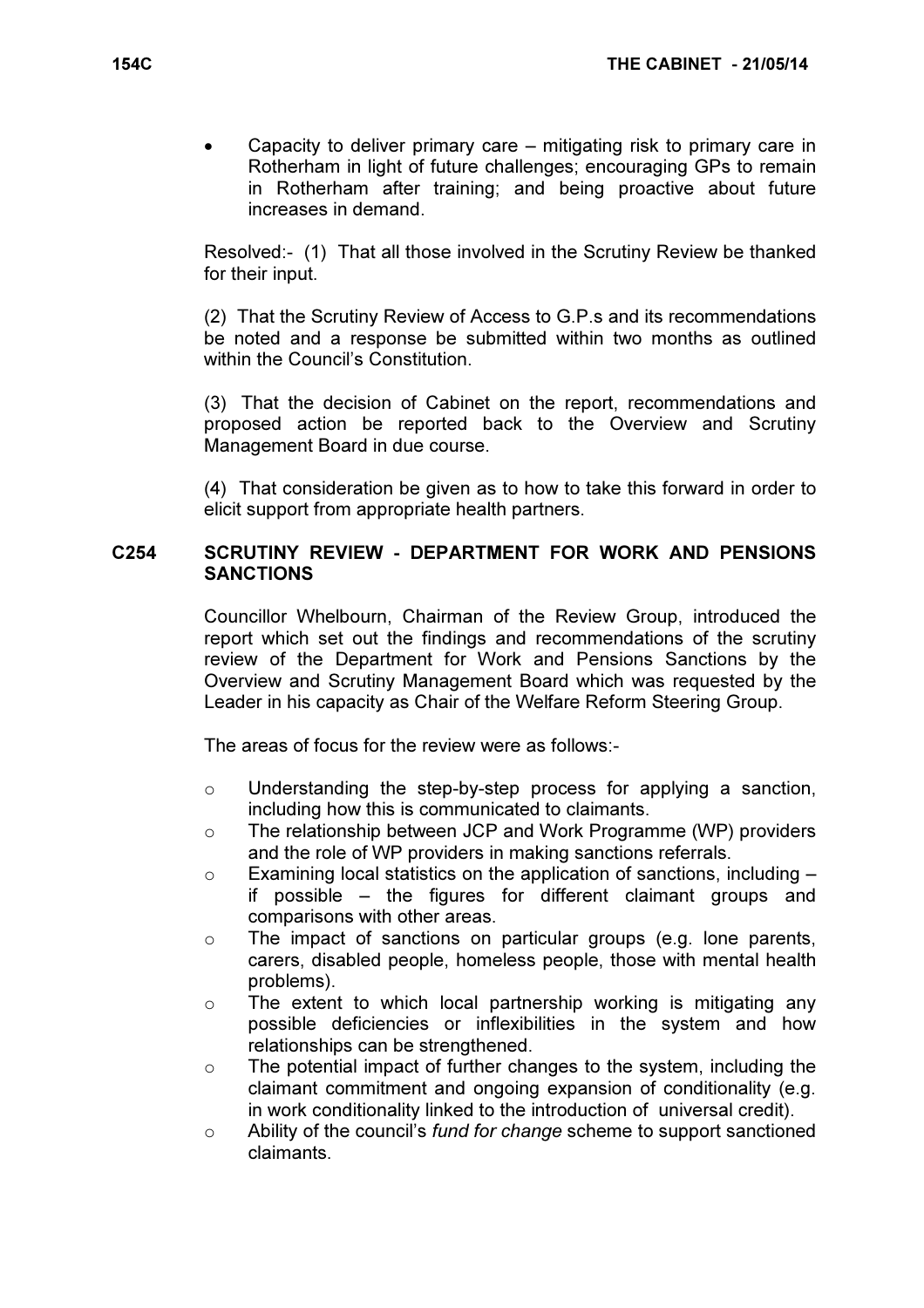The key findings of the review were grouped under four headings; Communication, Flexibility and Discretion, Vulnerable Claimants and Local Working Protocol. There was one main recommendation of the review, directed to the partners on the Welfare Reform Steering Group, which was to establish a local working protocol with the aim of ensuring complete fairness in the process of implementing sanctions in Rotherham. In implementing this recommendation they were also requested to consider:-

- Inclusion of advice agencies
- How to include Work Programme providers
- Clear and consistent communication mechanisms
- Clear and consistent standards of referral within the partnership
- Rotherham MBC to review its eligibility criteria for the Fund for Change
- DWP partners to investigate the possibility of having the mandatory reconsideration process carried out locally instead of via the centre in Hanley.

Some information had also been received after the report had been submitted from Job Centre Plus relating to the Work Programme, on Page 9 "A brand new claim would stay with Job Centre Plus for 39 weeks". This would only apply for 18 to 24 year olds, it was 52 weeks for those aged 25 plus and voluntary access to the Work Programme was available from day one of a new claim for certain disadvantaged claimants i.e. Homeless, Ex-Armed Forces, Drug/Alcohol, Health Conditions etc. so the above may not apply in all cases.

It was also suggested that the issues highlighted within the report be discussed with the Rotherham Members of Parliament at the earliest opportunity.

Resolved:- (1) That all those involved in the Scrutiny Review be thanked for their input.

(2) That the Scrutiny Review of the Department for Work and Pensions Sanctions and its recommendations be noted and a response be submitted within two months as outlined within the Council's Constitution.

(3) That the decision of Cabinet on the report, recommendations and proposed action be reported back to the Overview and Scrutiny Management Board in due course.

# C255 HOMELESSNESS SCRUTINY REVIEW

 Councillor Falvey, Chairman of the Review Group, introduced the report which set out the findings and recommendations of the scrutiny review of Homelessness by the Improving Places Select Commission.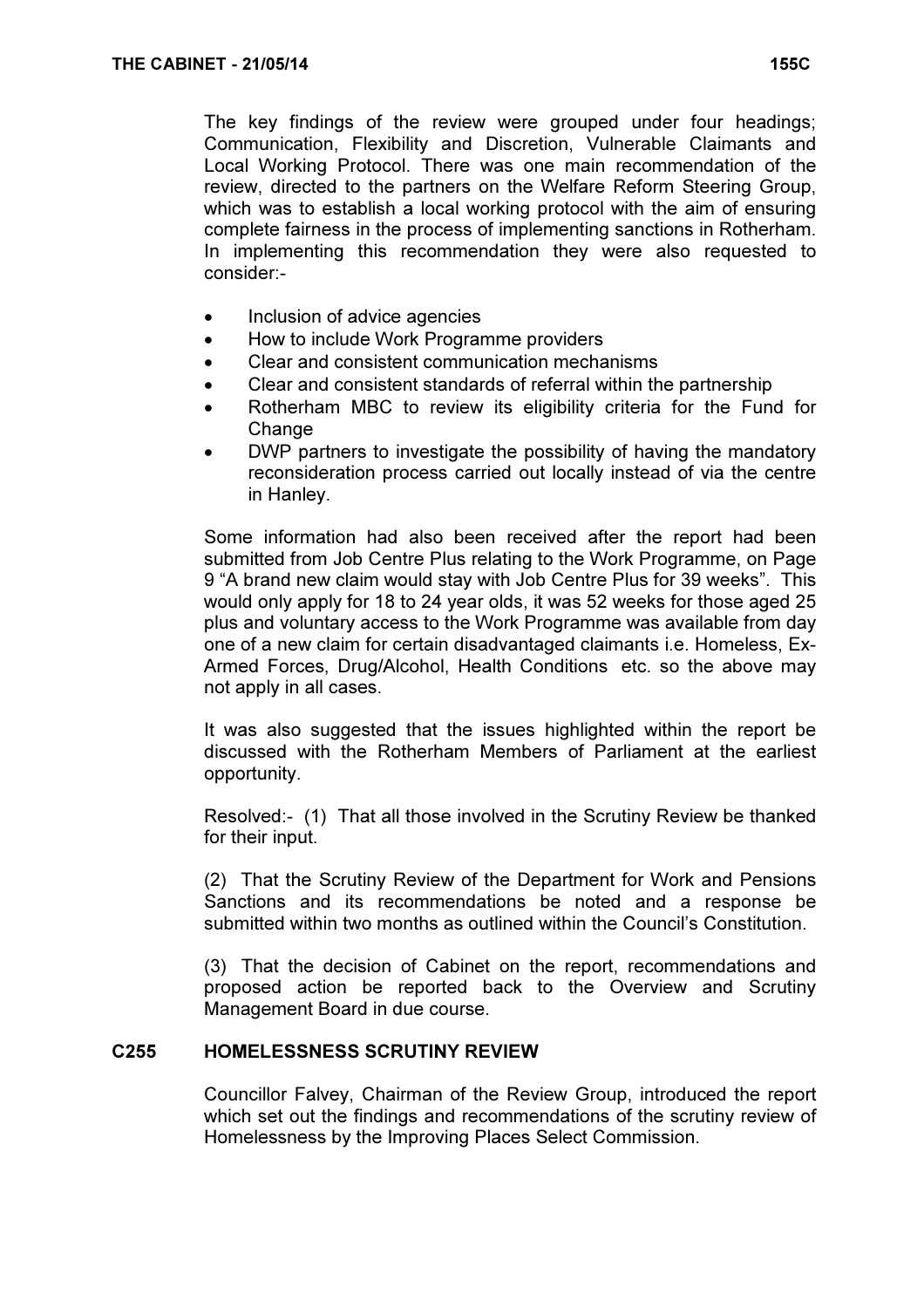The scope of the review included:-

- Short Term Focus Improving information for clients who are faced with homelessness, along with a better understanding of the 28 day rule.
- Temporary accommodation was concerned with the availability and quality of temporary accommodation and the overall customer experience of using the service.
- Crash pads, their locations and standard of and service available to the customers.
- Longer Term Focus Sub Regional Collaboration, concerned with the number of bedspaces/direct hostel spaces available and the out of hours emergency phone service.

The following three points were introduced into the scope of the review after it had begun.

- To identify plans to re-populate the town centre(s) via empty properties, flats over the shops etc.
- The partnership with private sector landlords to improve housing choices and the potential impact on the prevention of homelessness.
- An update on efforts to enforce and improve standards within the private rented sector.

The findings from the review were set out in detail as part of the report, which also gave a detailed explanation of "Homelessness" along with some statistical data regarding rent arrears and the bedroom tax and a summary of the recommendations included:-

- Raise awareness of the "28 day rule".
- Trends relating to rent arrears in relation to Welfare Reform to be reported to Improving Places Select Commission.
- Improved communications between the Private Sector Housing Officer and the Homelessness Team in relation to improving work with private sector landlords, increasing support to tenants and reducing the number of empty properties in the borough.
- Further exploration at regional level at officer and member level into the option of increasing bedspace provision.
- Homelessness as an issue is considered at the planning stage of any future regeneration schemes in the borough.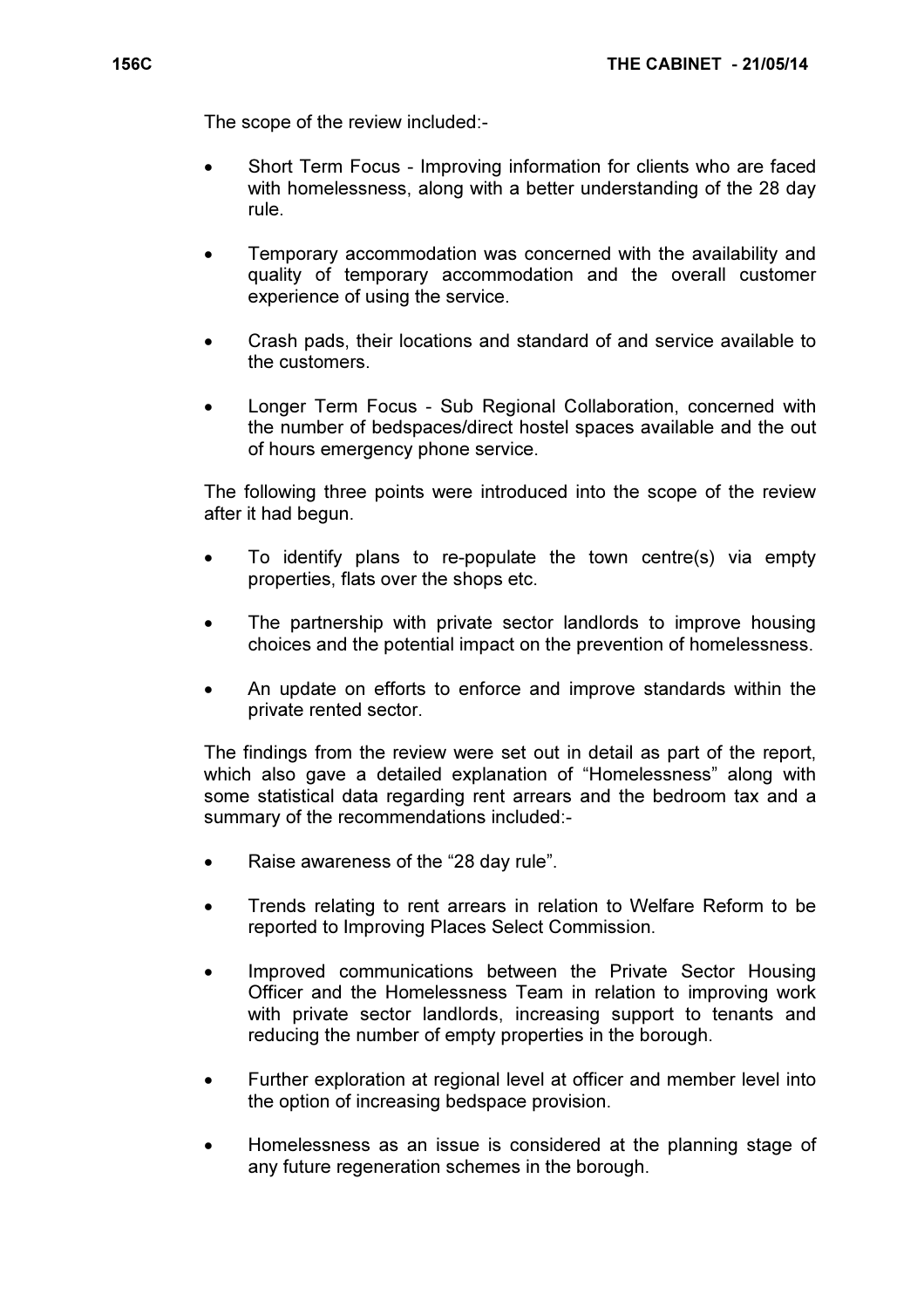• For the Council to explore how it invests in property and assets with the aim of reducing homelessness and out of authority

Resolved:- (1) That all those involved in the Scrutiny Review be thanked for their input.

(2) That the Scrutiny Review of Homelessness and its recommendations be noted and a response be submitted within two months as outlined within the Council's Constitution.

(3) That the decision of Cabinet on the report, recommendations and proposed action be reported back to the Overview and Scrutiny Management Board in due course.

# C256 DISPOSAL OF FOUR HRA SITES TO ARCHES HOUSING ASSOCIATION TO ENABLE AFFORDABLE HOUSING DEVELOPMENT

 Councillor McNeely, Cabinet Member for Safe and Attractive Neighbourhoods, introduced a report by the Strategic Director of Neighbourhoods and Adult Services which sought approval for the freehold disposal of four Housing Revenue Account sites to Arches Housing Association. The sites were located at:-

- St. Mary's Avenue/ Church Lane, Catcliffe
- Catherine Avenue, Aston
- Brameld Road, Swinton
- Brookfield Avenue, Swinton

Subject to approval, the sites would be developed by Arches Housing to provide thirty-five new affordable homes. Of these seventeen units would be bungalows for older people and two were "Disabled Person Units" (DPU's), which were larger bungalows suitable for families with a disabled family member. The Council would receive 100% nomination of residents from the Council waiting list, in perpetuity for all the new homes.

The proposal required a grant allocation (subject to a successful bid outcome from the National Affordable Homes Programme) from the Homes and Communities Agency (HCA), private finance from Arches and Section 106 Commuted sums from the Council, to enable delivery of the more costly mobility standard bungalows and disabled person units.

The estimated development cost of the thirty-five units across the five sites was £3,780,000 (£3.7 million).

To enable the developments to proceed, Arches Housing required the land to be transferred from the Council at £5,000 per plot. This was in line with previous land transfers by the Council to Housing Associations.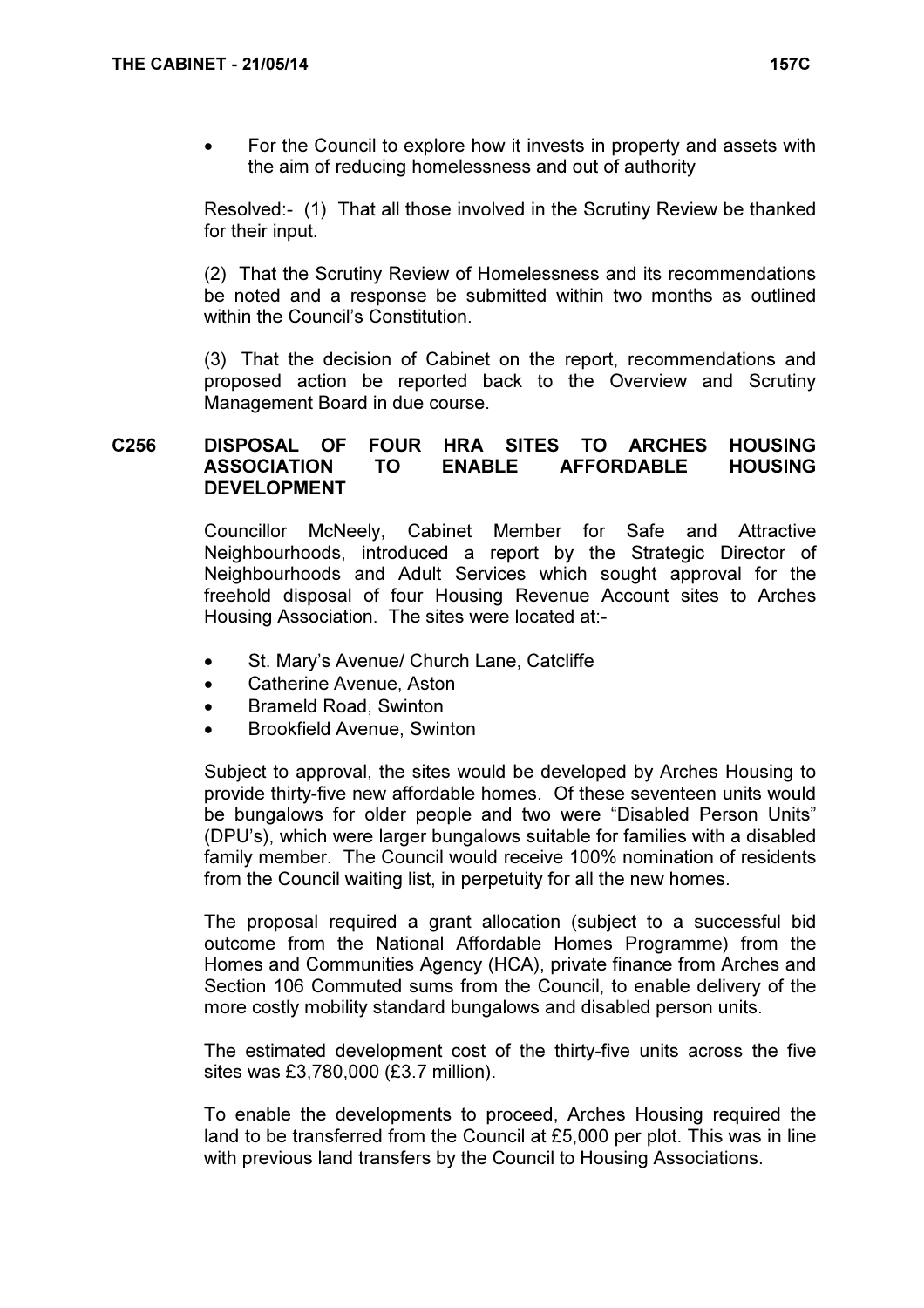Resolved:- That the freehold disposal of four Housing Revenue Account sites to Arches Housing Association for £5,000 per plot, enabling thirtyfive affordable homes to be built.

#### C257 SUCCESSFUL APPLICATION TO DEPARTMENT OF HEALTH FOR CAPITAL FUNDS TO ESTABLISH A 'RECOVERY HUB' FOR DRUG USERS IN ROTHERHAM

 The Leader introduced a report by the Director of Public Health which detailed how Rotherham MBC in partnership with Lifeline had been successful in securing £875,000 capital funding following the recent expression of interest to the Public Health England Centre for a Rotherham Recovery Hub to support recovery from drug and alcohol dependence.

This investment supported the Government's significant interest in drug and alcohol recovery and followed allocations by the National Treatment Agency to the substance misuse sector in previous years.

There was a substantial level of interest, with over 200 bids submitted and, this interest significantly exceeded the £10m that was available nationally. Rotherham had done well to secure such a substantial proportion of the funding and was the single largest grant agreed.

The proposed additional funding, however, would fund only a building, it was proposed that the existing operation from Lifeline would be transferred into the new building and the portion of the service contracted from RDaSH, which was focussed around recovery and would also be relocated into the new building once a suitable site had been identified. No site had as yet been identified.

Cabinet Members welcomed the good news about this successful funding bid and the need to find a most suitable and easily accessible site.

Resolved:- (1) That the development of the ' recovery' hub' in Rotherham be approved.

(2) That the Council work with Lifeline to clarify how to ensure that the building, once renovated remained available as a resource for Rotherham should Lifeline cease to be a current provider of services.

(3) That this proposal be consulted on by Lifeline in relation to its proposed site, but that the nature of this project should be positive for its surrounding neighbours/businesses as the focus is on people who are ready to leave a drug/alcohol using lifestyle and would be attending for a range of programmes on a voluntary basis.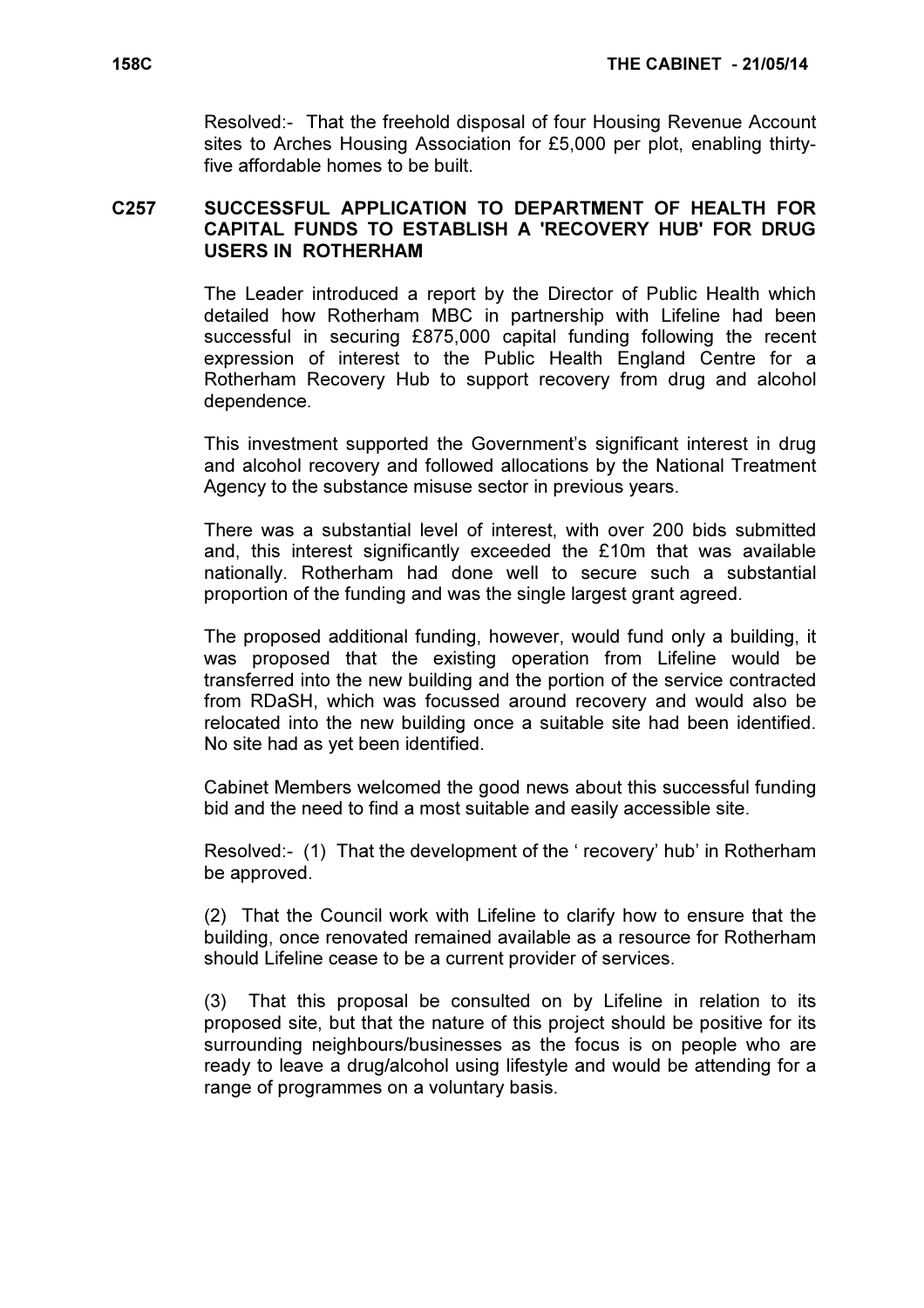#### C258 MARKET FRANCHISE RIGHTS POLICY 2014

 Councillor Smith, Cabinet Member for Regeneration and Development Services, introduced a report by the Strategic Director of Environment and Development Services which referred to the review of Rotherham Borough Council's Market Franchise Rights Policy in respect of market type events operated by defined organisations for sporting, social, charitable and political fund raising purposes and for those that were privately operated for commercial gain. The changes in policy outlined in this report would align the Council's policy with European Anti-Competition legislation and allow for the establishment of commercial market operations subject to eligibility criteria being met.

Rotherham Council, as a Markets Authority held the powers in the form of Market Franchise Rights to operate markets within the Borough free from disturbance from rival markets. These rights allow the Council to create and operate its own markets, license or if necessary prevent through injunctive relief all rival markets within a 6 and 2/3 mile radius of any market it currently operates or licences.

By virtue of its statutory powers the Council enjoyed market rights throughout Rotherham. All markets held in Rotherham were licenced and operated in accordance with the provisions of Part III of the Food Act 1984. The statutory powers afforded to the Council under the provisions of Part III of the Food Act 1984 enabled the Council to:-

- a) implement a markets policy within its area;
- b) operate markets within Rotherham;
- c) consider applications for other markets; and
- d) determine whether such markets can be held by way of consent.

The existing Council policy allowed defined organisations, who wished to hold a temporary market for fund raising purposes which would otherwise infringe the Councils market franchise rights; to operate up to three car boot/table top sales/community markets per annum for a one off licence fee of £20. This policy aimed to allow genuine fund raising organisations to all have a fair 'bite of the cherry' and stop any one organisation dominating to the detriment of others.

Current practice had also been to licence for a nominal fee, events not run by the Council if they were either of strategic value to the Council or of a specialist nature such as collectors or computer fairs etc. and they did not pose any financial risk to the Council's own operations. Historically, Council policy had always been to exclude the licensing of commercial retail markets that would have a detrimental effect on the Council's own retail markets.

The Council's consent to a market, by the grant of a market licence, must be given prior to the event taking place. Any market that takes place without such a licence was in breach of the Markets Policy and may be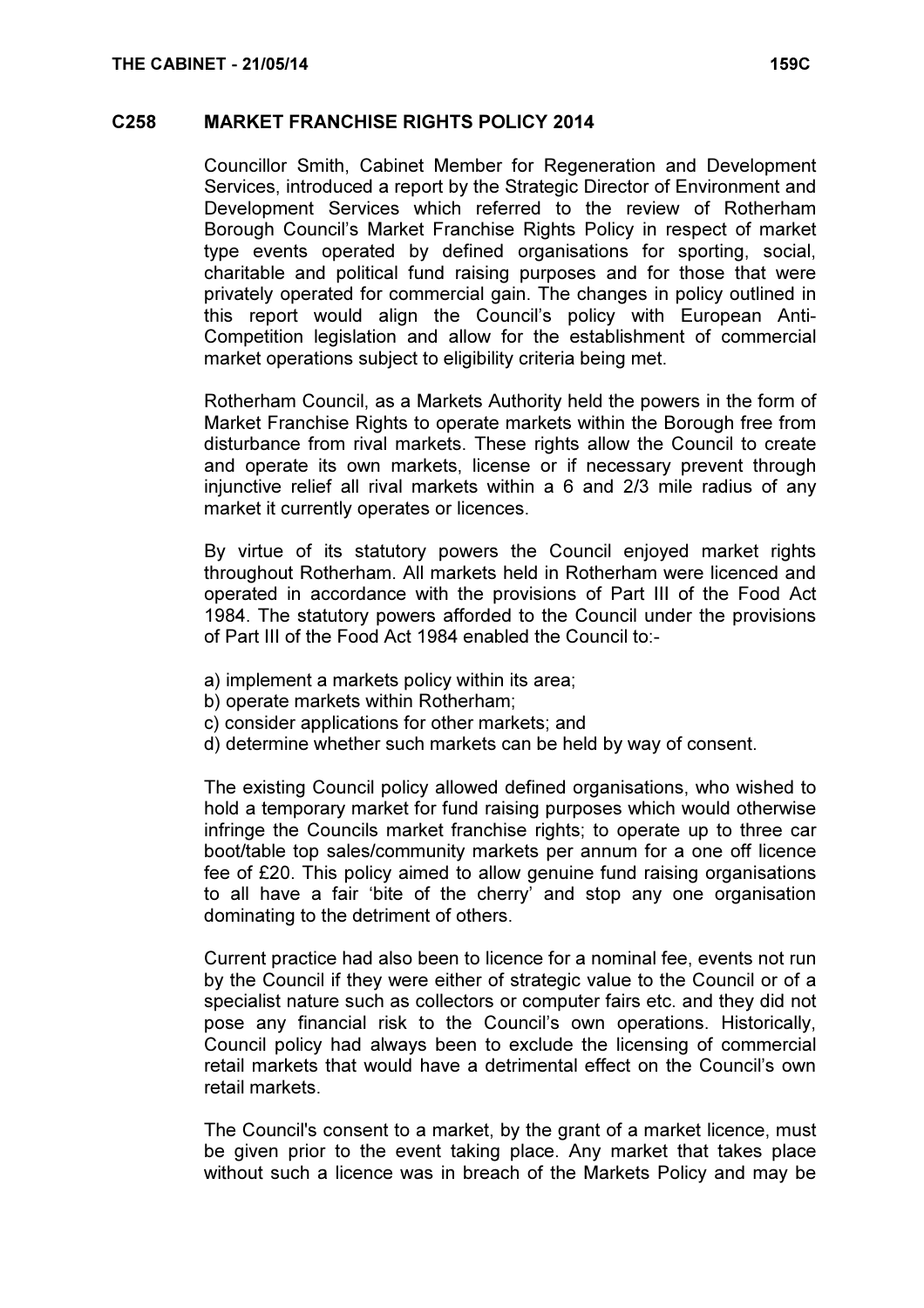subject to the enforcement action described in the Policy. Markets were only licensed once an application for a markets licence had been approved (and signed by both the Council and the Market Operator) and the appropriate fee received by the Council.

Recent legislative changes, in particular the European Services Directive have cast doubt upon whether market franchise rights could continue to be used to control rival operations suggesting that such actions could be considered to be anti–competitive and in breach of competition laws. This view was not shared by the National Association of British Market Authorities (NABMA) who had taken Counsel's opinion on this matter and advising its members that market rights were still valid and fell outside of the scope of the European Services Directive.

However, it was important to ensure that any market rights policy was fair and consistent, enabling prospective market operators, whether charitable or commercial to submit an application which would be considered against reasoned criteria. These criteria included:-

- Public safety.
- The creation of new business opportunities and employment.
- Supporting a balanced market offer.
- Maintaining market standards.

It was proposed that the existing Council policy be updated and replaced with a new policy and pricing structure as detailed in the report submitted, which allowed for the licensing of private markets.

Recommended:- That the revised Market Rights Policy and pricing structure as outlined in the body of this report be approved and reviewed in twelve months' time.

# C259 EXCLUSION OF THE PRESS AND PUBLIC

 Resolved:- That, under Section 100A(4) of the Local Government Act 1972, the press and public be excluded from the meeting for the following item of business on the grounds that it involves the likely disclosure of exempt information as defined in Paragraph 3 of Part 1 of Schedule 12A to the Local Government Act 1972 (as amended March 2006) (information relating to the financial or business affairs).

#### C260 NEW DISCRETIONARY RATE RELIEF TOP UP APPLICATIONS

 Councillor Akhtar, Deputy Leader, introduced a report by the Director of Finance which set out details of an organisation currently in receipt of Section 43 Mandatory Relief which had applied for 20% Discretionary Relief top up on two additional properties.